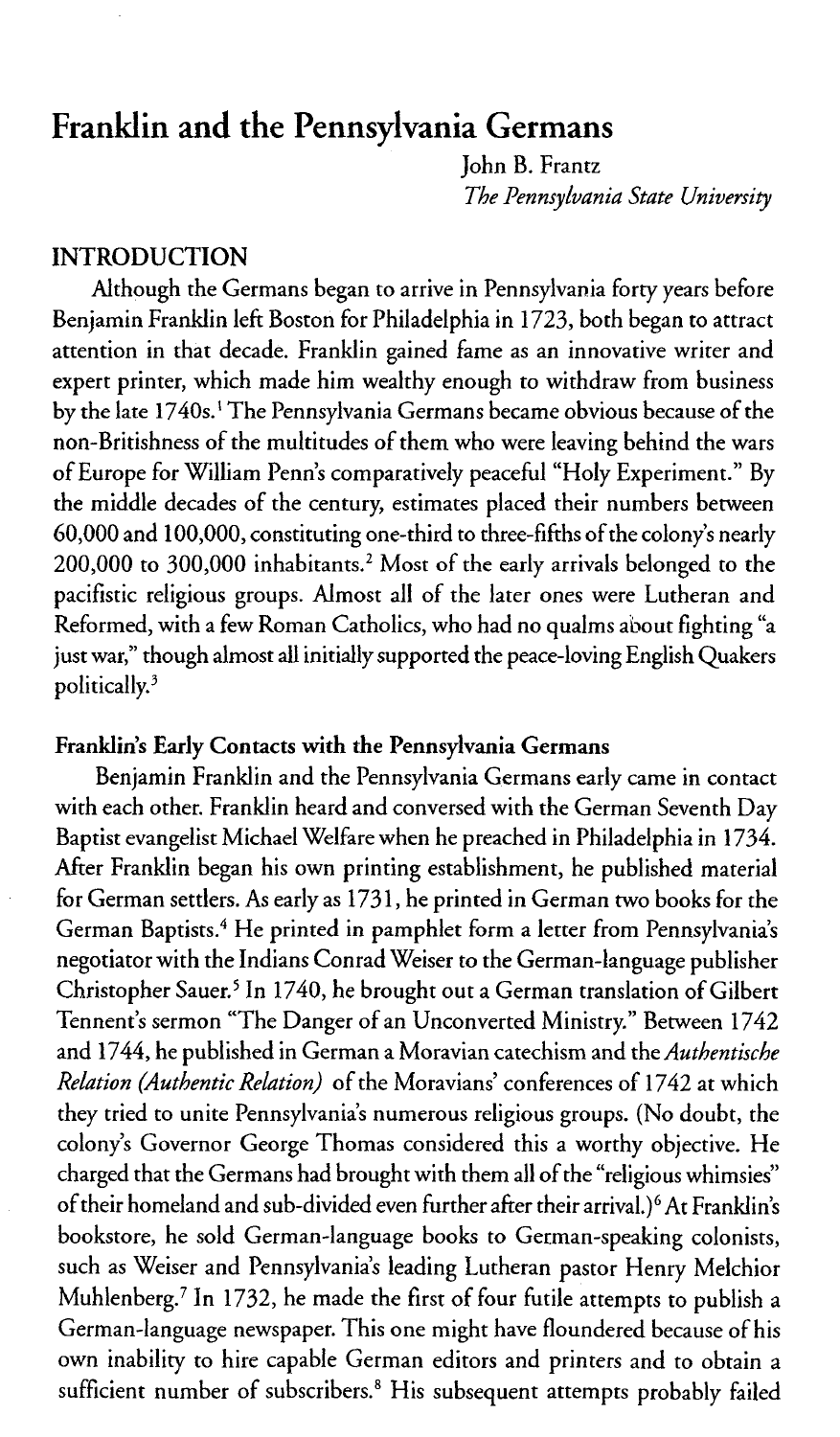because of effective competition from Sauer's paper, *Pennsylvanishe Berichte (Pennsylvania Reporter).9*

Except for trying to block the paper supply of his rival for the Pennsylvania Germans' printing contracts,<sup>10</sup> which could have been a mere business tactic, Franklin seems not to have taken hostile actions or expressed significant negative opinions about his German-speaking neighbors during the first quarter century of his residence among them." In fact, Franklin praised them on at least a couple of occasions. He expressed admiration for their craftsmanship in developing the "German Stove" that was loaded entirely on the outside and therefore could heat quickly without permitting cold air to enter the room. He mentioned also that this meant that people in the room had to breathe the same air constantly "mix'd with Breath and Perspiration from one anothers Bodies, which is very disagreeable to those who have not been accustomed to it."<sup>12</sup> In the tract *Plain Truth* that Franklin published in 1747, he acknowledged the bravery and steadiness of the Germans who, he wrote, joined "the most obstinate Courage to all other military Virtues." He asked, "Would they refuse to unite with us in Defense of their newly acquired and most precious Liberty and Property?"<sup>13</sup>

### **Franklin's Hostility toward the Pennsylvania Germans**

Probably, it was the Pennsylvania Germans' failure to demonstrate their courage to Franklin's satisfaction that stimulated his hostility toward them.14 In the 1740s and early '50s Spanish ships entered into the Delaware Bay, and the French moved to implement their claims to the trans-Appalachian area.<sup>15</sup> The Quakers who dominated the Pennsylvania Assembly refused to provide defense.<sup>16</sup> Franklin formed a volunteer association to defend the colony, apparently hoping that large numbers of Pennsylvania Germans would join. He had been pleased to note the Philadelphia "Dutch [Germans] to be as hearty as the English" in staffing the batteries that he had constructed along the Delaware River. 17 When, however, they did not rush in large numbers to join Franklin's unofficial defense force, he began to question their loyalty.<sup>18</sup> He feared that the Germans would ally with the French, no doubt, agreeing with William Smith's *Brief View ofthe Conduct ofPennsylvania,* that the French had "turned their Hopes upon the great Body of Germans in Pennsylvania" by sending their "Jesuitical Missionaries among them, to persuade them over to the Popish Religion, and by offering them easy Settlements" on lands that they claimed in the Ohio River Valley. The French were confident that they could realize their hopes because they "know these Germans are extremely ignorant . . . thinking a large farm the greatest Blessing in life."19 Franklin mistakenly charged that the French were "making a German settlement, back of us in the Illinois country, and by means of these Germans they may in time come to an understanding with ours...."<sup>20</sup>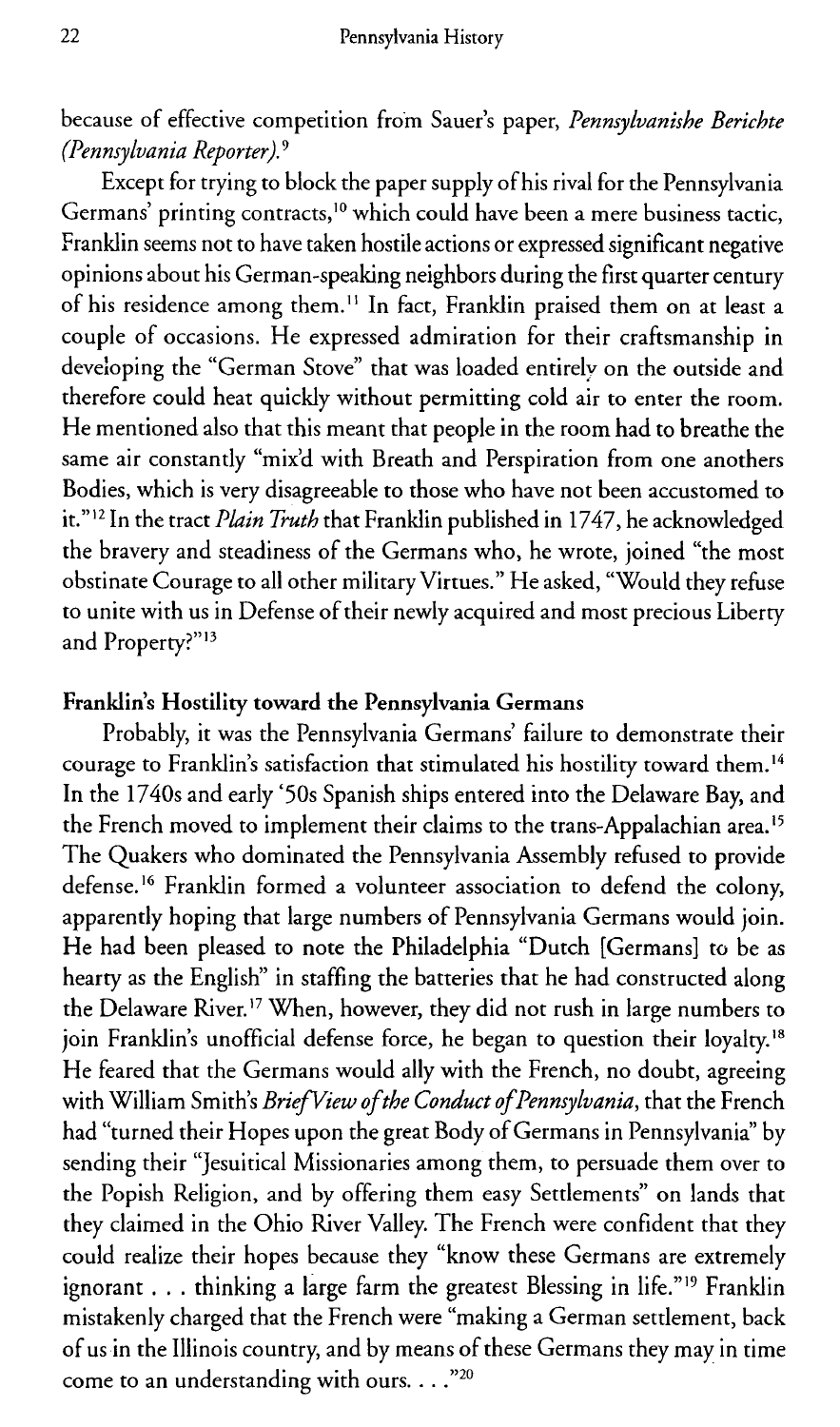Franklin's anxiety concerning the Pennsylvania Germans' loyalty increased as war with France became more likely. Even in the face of the French menace, the German voters continued into the mid-1750's to support Quaker candidates for the provincial legislature. This they did because they knew that Quaker assemblymen would maintain freedom of worship, low taxes, and pacifism. The opposite having prevailed in their homelands, they cherished these characteristics of'William Penn's "Holy Experiment." Furthermore, Sauer's publications consistently encouraged the Germans to maintain this stance. Not actually a member of any religious body<sup>21</sup> Sauer normally served as spokesman for the German pacifistic groups. In his German-language almanac for 1755, Sauer asked "Is the boundary in America so important that such costly preparations for war must be made" that will be expensive "and perhaps also cost many thousands of lives." 22 As the raids of allegedly French-inspired Indians increased, Sauer cautioned against military retaliation. In his Germanlanguage newspaper, he advised: "If a man sees Indians coming toward his house he does well to bring them bread and milk if he has any. If they are enemies they will become friendly."<sup>23</sup> These and other such pacifist pleas that he had read and heard in recent years deepened Franklin's fear that there were too many Germans in his adopted province.

In private correspondence in early 1751 and subsequently, Franklin expressed alarm at the large number of German-speaking settlers in the colony of Pennsylvania. He predicted in a letter to James Parker, dated March 20, 1751, that "This will in a few years become a German Colony....." "Already," he complained, "the English begin to quit particular neighborhoods surrounded by Dutch," meaning Germans, and he predicted that eventually they would leave Pennsylvania.24 In his thoughts on "The Increase of Mankind. . ." of the same year, he asked why the German settlers should "be suffered to swarm into our Settlements, and by herding together establish their Language and Manners to the Exclusion of ours. Why should Pennsylvania, founded by the English, become a Colony of Aliens, who will shortly be so numerous as to Germanize us, instead of our Anglifying them." In a phrase that would come back to haunt him, he called the Pennsylvania Germans "Palatine Boors."<sup>25</sup>

Of course, the Germans' numbers gave them political power which at times was decisive. Not until late in the colonial period did Pennsylvania Germans hold provincial offices, but they did vote. Critics charged that Quaker political leaders would bring the Germans to be naturalized when they needed help in close elections. Franklin exaggerated that politically the Germans came "in droves" and that the Germans carried all before them. This, he reminisced, was different from "when they modestly declined intermeddling with our elections. 26

Not only did the large numbers of German settlers disturb Franklin, but the quality of the recent immigrants alarmed him. The ship owners, he charged,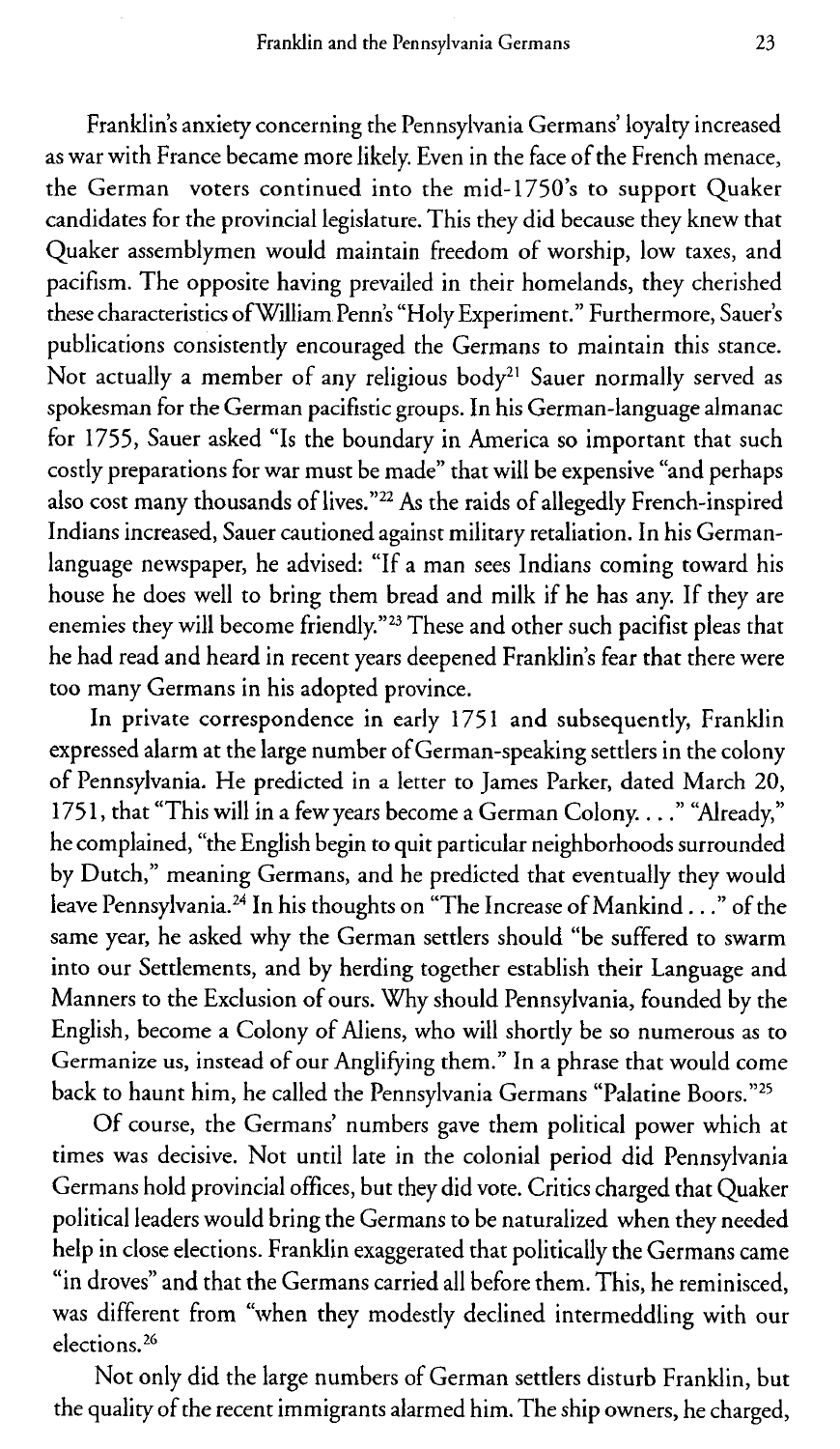"were sweeping the German Goals to make up the number of their passengers, to bring "hither ... the most Stupid Sort of their own Nation . . . ." Their "Ignorance," he explained in a letter to Peter Collinson, prominent English scientist with whom Franklin frequently corresponded, was "often attended with Credulity when Knavery would mislead it, and with Suspicion when Honesty would set it right .... " Franklin observed that "Not being used to Liberty, they know not how to make a modest use of it . . . . " "They seem to take an uncommon pleasure in abusing and discharging the Minister on every trivial occasion . . . and seem to think themselves not free, till they can feel their Liberty in abusing and insulting their Teachers." He labeled their manners "dissonant" and disagreeable.<sup>27</sup>

### **Measures Against the Germans**

With the encouragement and assistance of others, including Peter Collinson and William Smith, Franklin proposed strong measures to ensure the allegiance of the Pennsylvania Germans. Although he did not advocate terminating their settlement in this province, he did recommend regulating it and distributing the Germans more equally throughout British America.28 For those Germans already in the province, he proposed Anglicization. Consistent with Peter Collinson's suggestion that the German children be taught the English language, Franklin became a trustee of the "Charity Schools."<sup>29</sup> Actually, the German Reformed minister, Michael Schlatter, initiated the project by going to Europe in 1751 to raise funds for the German children.<sup>30</sup> Out of Schlatter's "Appeal . . ." emerged a "Society for the Propagation of Christian Knowledge Among the Germans." The formation of this group preceded only slightly the arrival in London of Franklin's protege at that time, William Smith, as a candidate for Holy Orders in the Church of England. Smith proposed to the German Society what he considered a "practical program" that steered the schools away from Schlatter's Reformed Church synods.<sup>31</sup> Franklin approved the plan that called for teaching German children how to qualify "for all the advantages of English subjects" and promised to do all in his "power that may contribute" to the success of "so judicious, so generous, and so pious an undertaking."<sup>32</sup> By 1755, Smith could inform Thomas Penn that schools were in session in "Reading, New Providence, Lancaster, and upper Solfort" and that others were about to open at Easton, York, Vincent Township, Tulpehocken, Oley, and Upper Dublin.33 Initially, the German churchmen supported the schools. Schlatter became the superintendent.34 When Sauer expectedly criticized them, Pastor Muhlenberg then encouraged Franklin to set up a rival printer whose paper was to counteract Sauer's opposition. Sauer prevailed, however. Anthony Armbruster's *Philadelphische Zeitung* never achieved more than ten percent of Sauer's circulation and failed within two years.<sup>35</sup> The schools lasted longer. In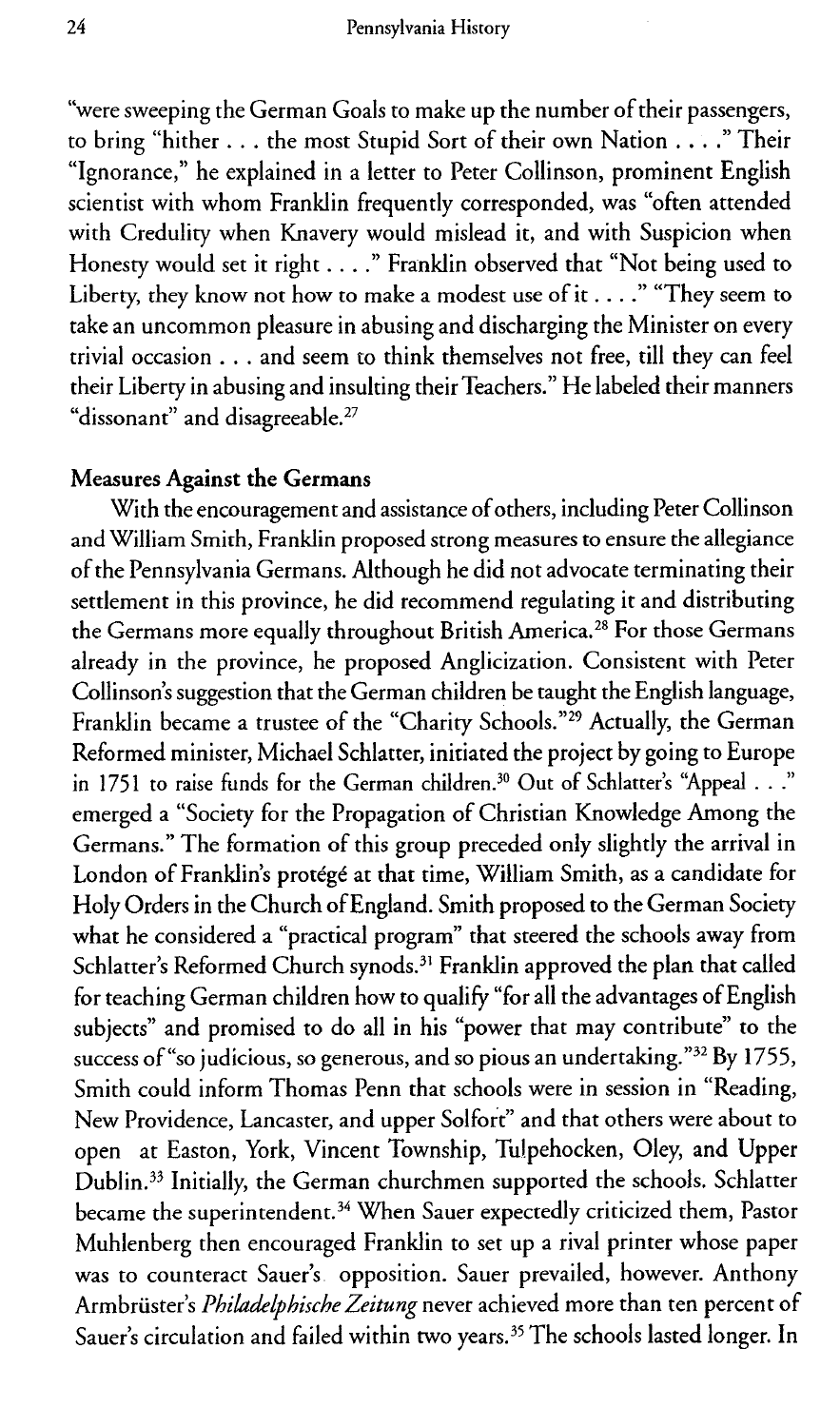1760, there were in operation nine schools that enrolled 400 students. During the early 1760s, they gradually disbanded as the Germans accepted as truth Sauer's charge that the English promoters "care very little about religion, nor do they care for the cultivation of [the] mind[s] of the Germans. . . ." Sauer claimed that Franklin's only concern was that "the stupid Germans could be used as militia-men to protect their property."<sup>36</sup>

Franklin really saw no hope of assimilating the German population. The "swarthy" Germans, he wrote, "can no more adopt our ways than they can adopt our complexion." To Collinson's advice that the English intermarry with the Germans, Franklin replied that it was impossible. "It would either cost too much, or have no effect." He explained that "The German women are generally so disagreeable to an English Eye, that it wou'd require great Portions to induce Englishmen to marry them. German men would not find English women desirable either. . . ." According to Franklin, Germans liked their women fat and strong. He went on to charge that the "value in a wife with them consists much in the work she is able to do. So it would require a round Sum with an English Wife to make up to a Dutch [German] Man the difference in Labour and Frugality."<sup>37</sup>

### **Germans' Defense Against Franklin's Charges**

How widely Franklin's opinions circulated among the Pennsylvania Germans is impossible to determine, but some did notice and object. When new Governor Robert Hunter Morris arrived in 1754 to take up his duties, a group of thirty-one "German Protestants, Freeholders and Inhabitants" from "Philadelphia and the adjacent Counties" presented their defense. They explained that it was the "mild Government, the incomparable Privileges, the inestimable Liberty of Conscience, and the just Administration of the excellent Laws so happily established . .. by our first worthy Proprietor Willm Penn, Esquire ... so loudly proclaimed over the best Part of Germany" that had led "a considerable number of Germans oppressed by arbitrary Powers and Slavery to transport themselves" to Pennsylvania. They admitted that they did not normally express their affection for their "Sovereign King and Governours... for Fear of being looked upon as Audacious" and might not have on this occasion either if "some Spirit" had not accused them "publicly" both in Pennsylvania and in England "of a Secret Conspirace [sic] against our beloved King George and Country we live in." How could any "man of due reason," they asked, even "think much less, say that the Pennsylvania Germans were in any ways inclined to Submit themselves again under a Romish Slavery upheld by a French King?" They then pledged to assist the King, Governor, and Assembly to repulse the French threat.<sup>38</sup>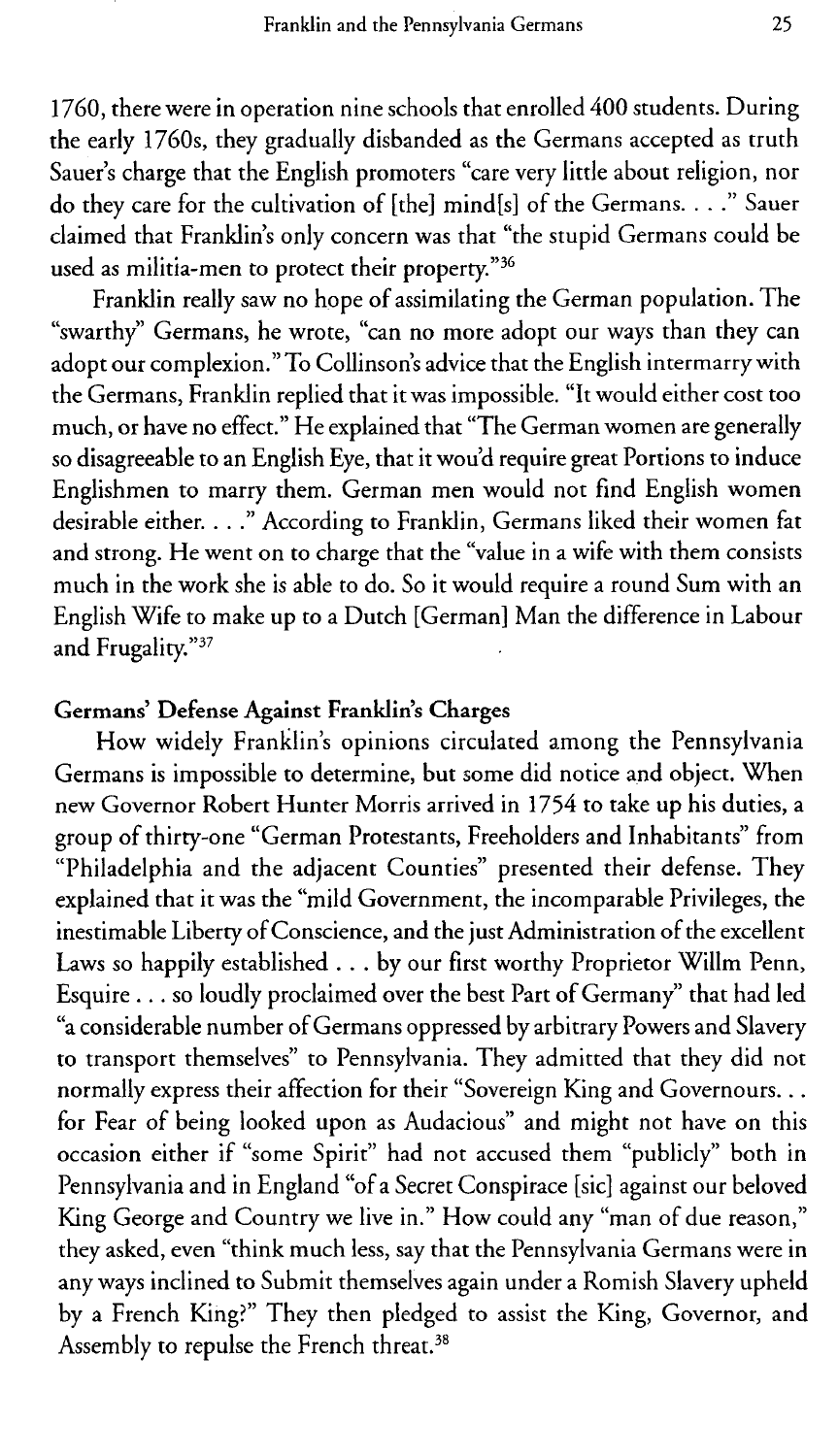#### Pennsylvania Germans in the "French and Indian War"

Despite Franklin's premonitions, when the French and Indian War began in 1754, the Pennsylvania Germans did not ally with the French in the interior to push the English into the sea, nor did all maintain their political solidarity with the Quakers. Of course, some German pacifists declined to resist the French and Indians, encouraged all the while by Sauer. Seventh Day Baptists at the Ephrata Cloisters "bound themselves by oath not to march against the enemy until every non-combatant in the country had been massacred." Superintendent Conrad Beissel assured the Brethren that they would have no problems because God had promised him in a dream that "none of them should die at the hands of the Indians." Perhaps as added insurance, however, the Superintendent shared with British military officers who came his way the bountiful contents of his wine cellar.<sup>39</sup> The Moravians at Bethlehem were less pacifistic. Superintendent August Gottlieb Spangenberg instructed guards to aim low at approaching Indians and to bring for treatment those whom they shot in the legs.<sup>40</sup>

Other Pennsylvania Germans gradually became more belligerent and began to contribute significantly to the colony's defense. After the British government sent General Edward Braddock from Great Britain in 1755 with an army to protect Pennsylvanians, he complained that the Germans were not providing supplies for his expedition against the French in the Ohio Valley. Franklin then published a "hand bill in both the German and English languages" that circulated among the residents of heavily German Lancaster and York Counties requesting " 150 Waggons with 4 Horses to each Waggon, and 1500 Saddle or Pack-Horses . . ." with "Oats, Indian Corn or other Forage . . . for the Subsistence of the Horses . . ." at a "reasonable Price." Franklin warned that British soldiers might seize what they needed if residents did not satisfy them, which he professed he would "be sorry to hear because" he was "very sincerely and truly" their "Friend and Well-wisher." Whether because of the threat of seizure, the promise of reimbursement, or patriotism, the residents responded promptly and abundantly.<sup>41</sup> After the Indians ambushed the British, killed Braddock, and turned back his expedition, Indians intensified their attacks on Pennsylvania's frontier, especially in the Tulpehocken area between the Schuylkill and Susquehanna Rivers. Feeling that provincial officials were neglecting them, 500 Germans assembled at Conrad Weiser's plantation in November, 1755, and then went on to Philadelphia to demand that the Quaker-dominated Assembly protect their families, homes, and farms.<sup>42</sup> A short time later, the Assembly passed a Militia Act that Franklin was "instrumental in framing."<sup>43</sup> Governor Morris acted promptly and early in 1756 appointed Franklin and Weiser to construct a line of forts "along the Blue Mountains, from the Delaware to the Susquehanna."<sup>44</sup> Moravians contributed tools for construction in Northampton County. Although the forts may have prevented the Indians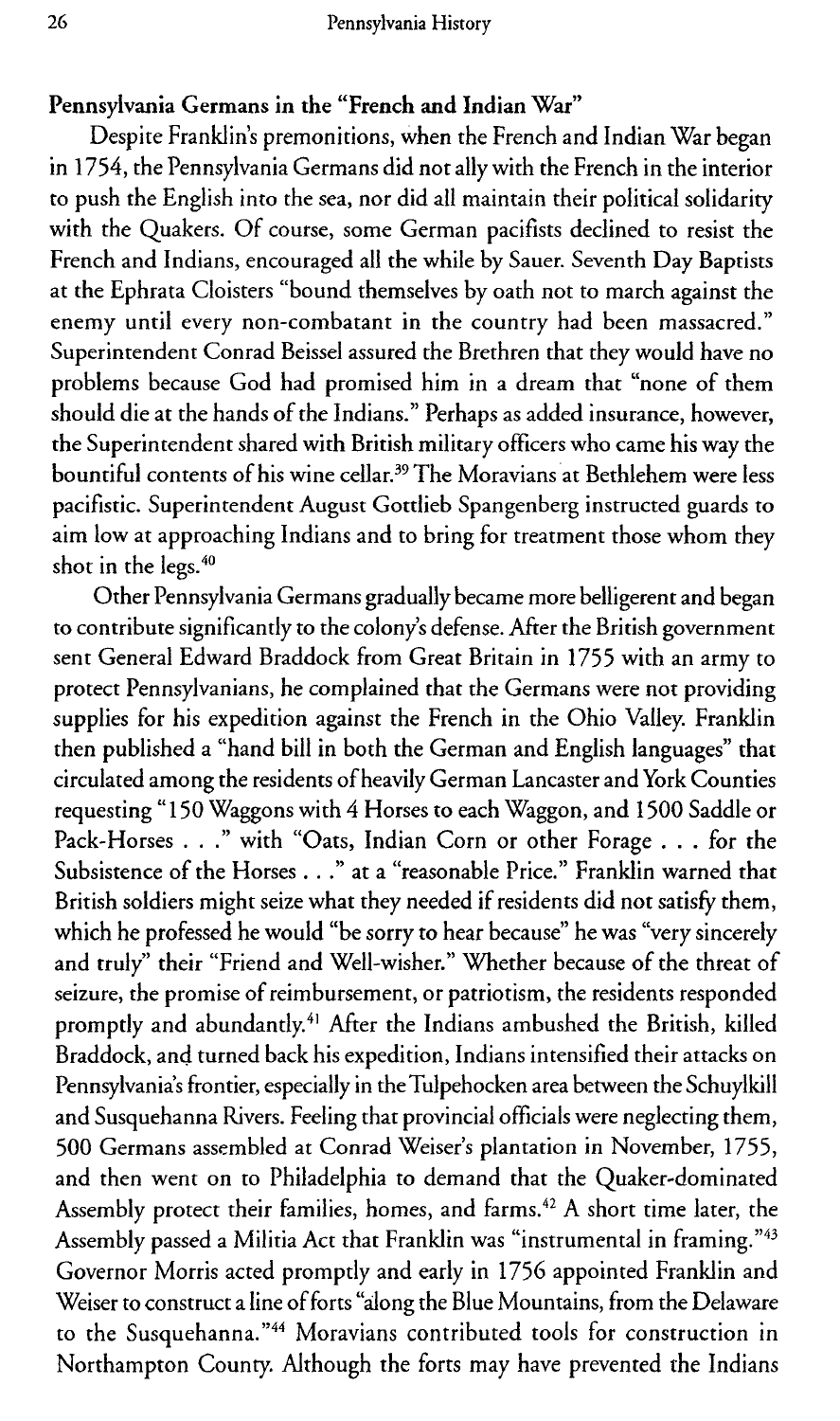from remaining for long periods of time on the south side of the mountains, they did not prevent periodic raids.<sup>45</sup>

Noticing again the ineffectiveness of Pennsylvania's defense, the British Parliament in May, 1756, authorized the formation in Pennsylvania of a regiment that became known as the "Royal Americans." It included German and Swiss officers, for example the Swiss Colonel Henry Bouquet. The regiment's chaplain was the Pennsylvania German Reformed clergyman Michael Schlatter, formerly superintendent of the Charity Schools for the Germans. Possibly more than half of the troops were Pennsylvania Germans.<sup>46</sup> In 1758, General John Forbes, with Bouquet's essential assistance, commanded the Regiment's first Battalion across Pennsylvania to renew the British attack on the French at Fort Duquesne. As with Braddock's earlier attempt, German farmers, whom Forbes considered more reliable than Virginians, provided wagons, horses, and other supplies. A Virginian, noting the loss of that reimbursement to his fellow colonists, blamed "a set of Dirty Dutchmen . . who did receive payment.<sup>47</sup>

As the British troops approached Fort Duquesne in the late summer of 1758, the Indians threatened to turn them back, as they had done to Braddock's expedition three years earlier. For the eventual success of the campaign, Colonel Bouquet, in a letter to Chief Justice William Allen, gave credit to God. Perhaps ultimately that was a valid attribution, but more immediately the Moravian missionary Christian Frederick Post deserved accolades. Post, who had gained the Indians' trust, learned from them that the French garrison would starve if the Indians stopped providing them with food. Consequently, with new Governor William Denny's authorization, he successfully wooed the Delawares, Ottawas, and Shawnees from their support of the French.<sup>48</sup> Bereft of their Indian allies, the French abandoned their fortress at the forks of the Ohio and retreated north on the Allegheny River.<sup>49</sup> It is impossible to escape the conclusion that the Pennsylvania Germans played an important role in reducing the French and Indian menace to the colony's frontiers. Franklin, by this time in England, 50 may have learned of the Germans' involvement, for after the war he no longer aimed his sharp barbs at them and even offered faint praise.

### The **Provincial Election of** 1764

Although Franklin was out of the colony from 1757 until 1762, the voters of Philadelphia returned him to the Assembly each year after his initial election in 1751. In the 1764 election campaign, however, Franklin's opponents aroused the city's Germans against him.<sup>51</sup> They became pawns in a contest to determine whether Pennsylvania should remain a proprietary or become a royal colony, as Franklin now advocated. Politically astute, Pennsylvania Germans had little reason to want a change. Of course, the Proprietary Party opposed Franklin's plan. Its leaders, desperate for the German vote that was significant even in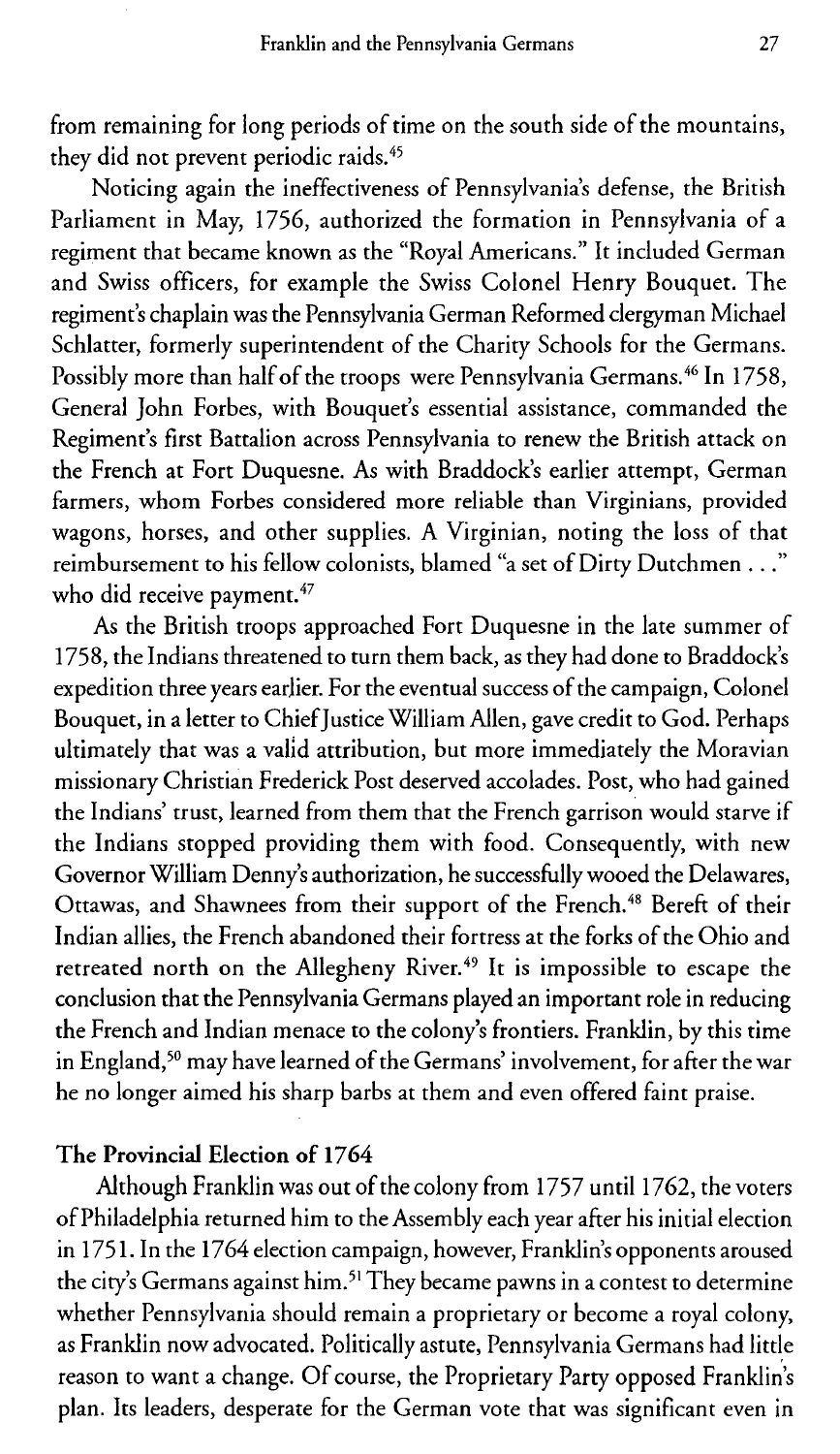the Philadelphia area, reminded the Germans of the rights and privileges that they had enjoyed under the proprietors. Not confident that this issue alone would influence a sufficient number of Germans to vote against Franklin and his plan, they searched for material to direct against Franklin. They found what they were looking for in the *Gentleman's Magazine* of 1755 that had printed Franklin's "Increase of Mankind.. .," the piece that contained Franklin's reference to the German settlers as "Palatine Boors." Franklin actually had called the Germans low-class, uneducated farmers and regretted that they had concentrated so heavily in one colony. His political detractors, however, claimed that he had written of the Germans as Palatine pigs who had herded together in Pennsylvania. They circulated this charge far and wide, with Franklin's other disparaging observations of the Germans. They wanted to impress upon the Germans that Franklin was not a genuine friend of theirs.<sup>52</sup>

"The German Freeholders of Philadelphia" responded by publishing "A Broadside Against ... Franklin" asking "every German subject of the English Crown who still have [sic] a drop of blood in his body to give for his nation: Firstly: Does Mr. Franklin merit a vote on the coming election day from a single German? Secondly: Is this man a friend whom we dare trust to administer our rights in the Assembly? Thirdly: What benefits under these circumstances, can we expect of him? Fourthly: Should we not expect him to cause us more harm than good if at the Time it is in his power to do so?" The "Freeholders" added that they would "allow every German to answer all these questions for themselves" but then expressed the hope that "no one will give him a vote since he has not deserved it of us."<sup>53</sup> Non-German opponents of Franklin urged the Germans to invoke a "What is Sauce for a Goose is also Sauce for a Gander" or a "Tit for Tat" approach to the election.<sup>54</sup>

It was a spirited election. Franklin's supporters also campaigned vigorously. John Penn reported to his brother Thomas in England that Franklin's son William, now the royal Governor of New Jersey, even had "left his own government to keep open house at German Town during the election. He was several days there canvassing among the Germans. . . ."55 For the first time, Franklin lost his bid for re-election. Although some voters might have been expressing their opposition to his plan to transform Pennsylvania into a royal colony, many Philadelphia Germans were expressing also their ethnic pride. Muhlenberg asserted that the Germans were not illegitimate citizens, but were "His Majesty's loyal subjects" and noted that German voters proceeded from the schoolhouse to the polling place to elect their own people to the Assembly.<sup>56</sup>

Franklin took his defeat personally, as well he should have, according to the Germans. In a letter to Richard Jackson that Franklin wrote after the election, he complained that his-opponents had taken "1000 Dutch [Germans] from me by printing part of my Paper sent to you 12 Years since on Peopling New Countries where, I speak of Palatine Boors herding together, which they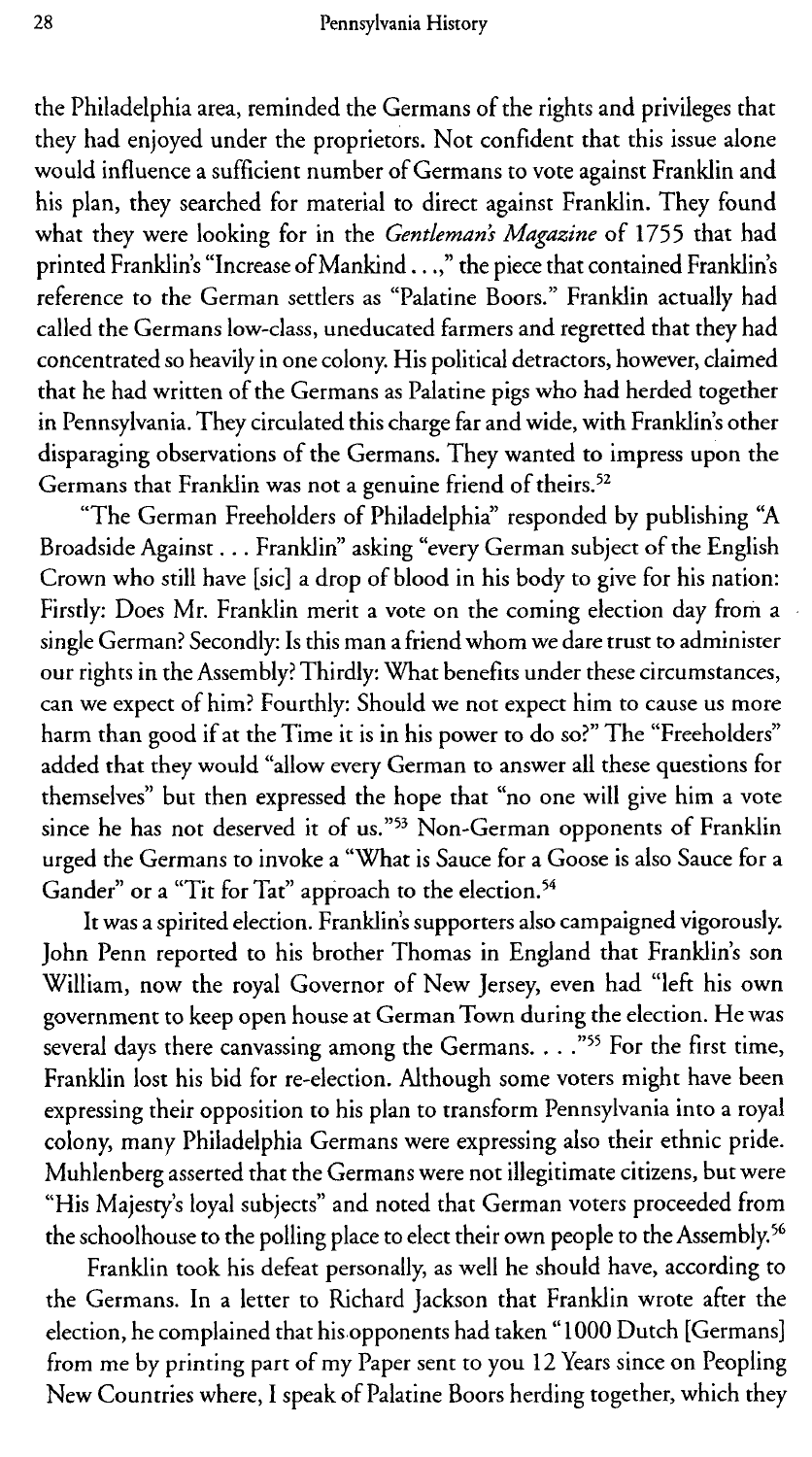explain' I call'd them a Herd of Hogs." Franklin added that this was a "laughing matter."<sup>57</sup> It was obvious that the Philadelphia Germans disagreed.<sup>58</sup> Other Pennsylvania political leaders shared Franklin's conclusion that the German voters had contributed to his defeat. William Allen reported to Thomas Penn that "Franklin's opponents are composed chiefly of Presbyterians, one half of the Church of England, and most of the other societies, [sic] particularly the Lutherans and Calvinist Germans." Allen noted that many German church people initially signed Franklin's petition for royal government but later felt that Franklin had deceived them.<sup>59</sup> When writing to Franklin in 1765, Thomas Wharton informed him that the German clergy had urged the Germans, "low drunken Dutch," he called them, to vote against him, which caused him to lose the election. $60$ 

### **Franklin Charged With Responsibility for the Stamp Act**

Franklin's elimination from the Assembly did not entirely satisfy some Pennsylvania Germans. Casper Kriebel described "Continued Columny against Mr. Franklin . . . as some were so stirred up to implicate and curse "him to all eternity."<sup>61</sup> A part of that "curse" was to imply that Franklin was responsible for a portion of Great Britain's revised colonial policy that involved raising revenue to reduce the national debt and provide funds to administer and defend the new territories that the British acquired as a result of the recently concluded "Great War for the Empire." The Stamp Act of 1765 required government paper on numerous types of documents and publications, including double the normal number of stamps on foreign language documents. According to Kriebel, some Germans were certain that the author of the act and especially of that provision was none other than Benjamin Franklin.<sup>63</sup>

The British Parliament's repeal of the Stamp Act in 1766 marked a transition in the controversy between Franklin and the Pennsylvania Germans. It was not that Franklin had played an extremely important role in the repeal, as Casper Kriebel had recommended that he should, <sup>64</sup> but that both parties went their separate ways.

#### **The Founding of Franklin College**

A generation of Pennsylvania Germans matured before Franklin again associated significantly with them. When they did come together in the mid-1780's, it was through another plan for German education. While Franklin was President of Pennsylvania in 1787, the Assembly chartered a college in Lancaster, some of the purposes of which were "to promote an accurate knowledge of the German and English languages," and other disciplines that would "tend to make good men and useful citizens."<sup>65</sup> Franklin contributed £200 to the college, possibly twice as much as any other donor, and the Pennsylvania Assembly subsidized the college with a grant of " 10,000 acres of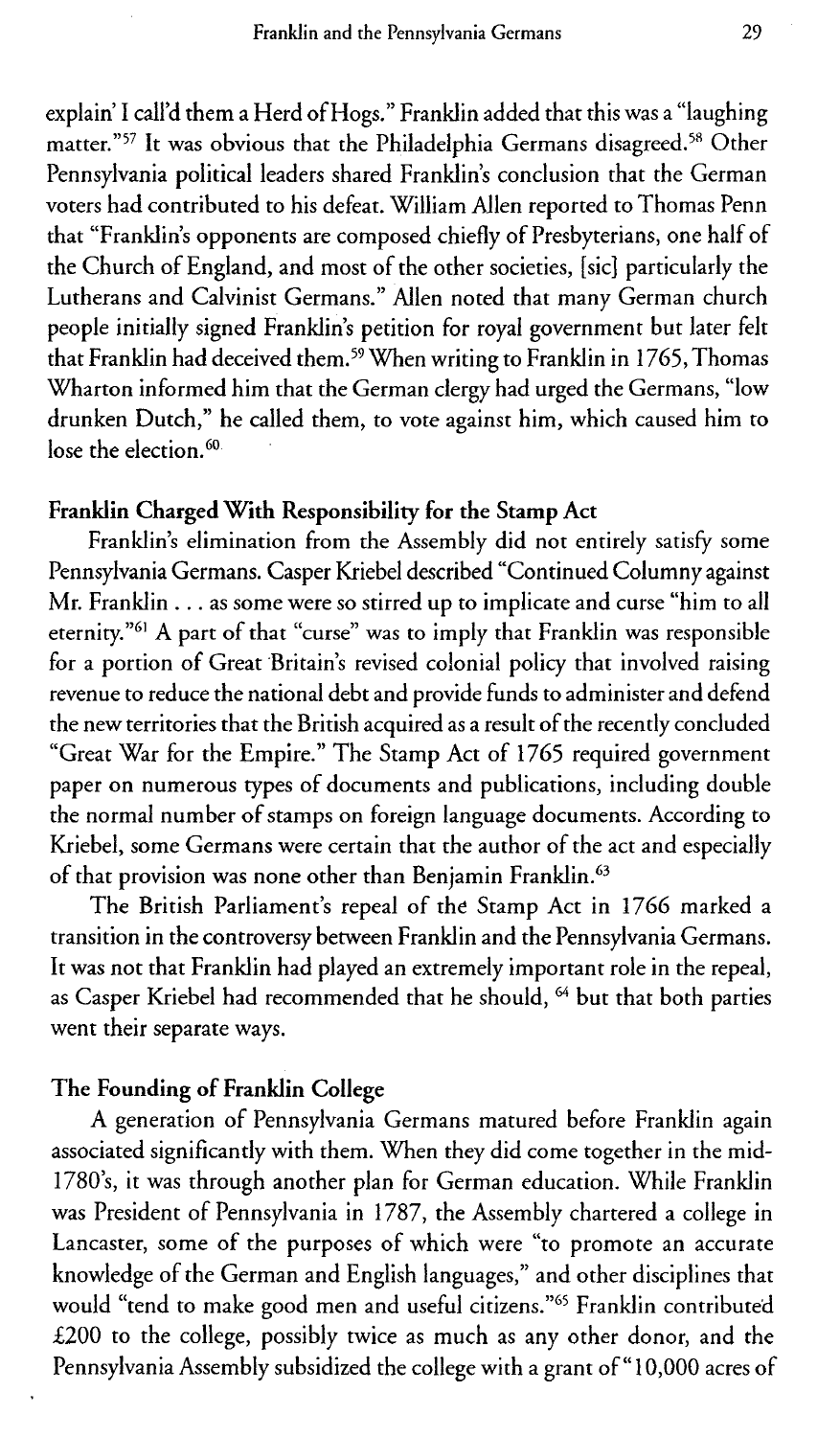land" and "the public Store House and two lots of grounds in the borough and county of Lancaster.  $\ldots$  "<sup>66</sup> Although there is little evidence that Franklin was involved in the college's founding, either the Germans or the Assembly specified that "from a profound respect for the talents, virtues and services to mankind in general but more especially to his country, of His Excellency Benjamin Franklin, Esquire, President of the Supreme Executive Council" that the institution be known as "Franklin College." A French visitor to the United States, Hector St. John de Crevecouer, remembered, perhaps inaccurately, accompanying Franklin to the college's opening ceremonies on June 6, 1787.<sup>67</sup> It is not certain that the naming of the Germans' college for Franklin symbolized a genuine reconciliation between the two; what is definite, however, is that by that time, the enmity between them had ended.

#### **Conclusion**

In conclusion, it is possible to understand Franklin's concern about the willingness of the Pennsylvania Germans to take up arms in defense of the province. His early contacts were with the pacifists among them. It was easy for him to overlook the vast majority of Germans who were Lutheran and Reformed, for they did not distinguish themselves from the pacifists in ways that Franklin could notice until after he had generalized about all of them. His suspicion, however, that the Pennsylvania Germans, whom he called "ignorant," would ever ally with the French, whose invasions of their homeland had contributed to their departure, casts some doubt on his own knowledge. It is difficult to believe also that he did not at least occasionally see a German woman who was sufficiently attractive to catch his sharp and roving eye. If the Germans had different preferences in female beauty and other matters, that was to be expected. It was unrealistic of Franklin to have believed that they should have resembled the British, especially so soon after their arrival in British America. Eventually, the Germans proved him wrong about their defensive prowess, and they gained revenge on him for doubting them. After going their separate ways for two decades, they came together again, at least nominally, in the founding of an educational institution. Franklin College eventually contributed. to the Germans' acculturation, which would have greatly pleased its namesake.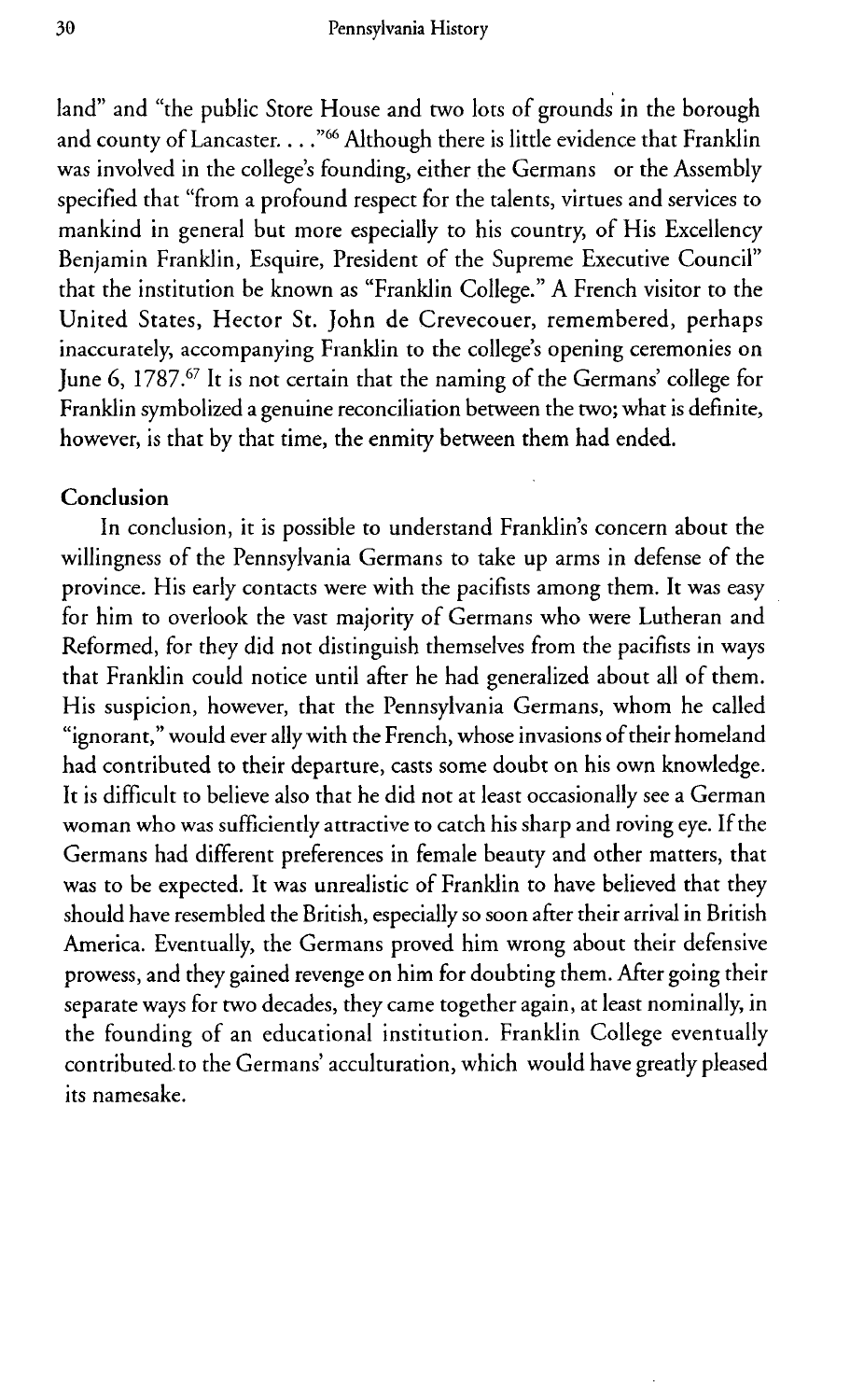#### **Notes**

1. For a detailed account of Franklin's youth, adolescence, and early adulthood, see Carl Van Doren, *Benjamin Franklin* (New York: Viking Press, 1938), 3-68.

2. Estimates of the German population in Colonial Pennsylvania appear in Howard E Barker, "National Stocks in the Population of the United States as Indicated by Surnames .. *. " Annual Report of the American Historical Association for the Year 1931,* I (Washington, D.C., 1932), 294-298; Evarts B. Greene and Virginia D. Harrington, *American Population Before the Federal Census of 1790* (New York: Peter Smith, 1932), 114-118; William S. Perry, *Historical Collections Relating to the American Colonial Church,* II (Hartford: Printed for Subscribers, 1870-1878; reprint, New York: AMS Press, 1969), 256, page number from reprint; Jonathan Oswald, trans, *Reports of the United German Evangelical Lutheran Congregations. ..,* II (Philadelphia: Lutheran Publication Society, 1882), 242-243, and August Gottlieb Spangenberg, *The Life of Nicholaus Lewis Count Zinzendorf* (London: S. Holdsworth, 1838), 294, originally published in German between 1772 and 1775. Benjamin Franklin testified to the House of Commons in 1765 that German-speaking colonists constituted one-third of Pennsylvania's population of about 160,000. See "The Examination of Doctor Benjamin Franklin before an August Assembly, relating to the Repeal of the Stamp Act, ... .' in *The Papers of Benjamin Franklin,* Leonard W. Labaree, et al., eds., 13 (New Haven: Yale University Press, 1969), 132. For Franklin's attitude toward the movement of people to America, see Stephen Fender, "Franklin and Emigration: The Trajectory of Use," in J. A. Leo Lemay, ed., *Reappraising Benjamin Franklin: A Bicentennial Perspective* (Newark: University of Delaware Press, 1993), 335-46. 3. Descriptions of the Pennsylvania Germans can be found in Oscar Kuhns, *The German and Swiss Settlements of Colonial Pennsylvania: A Study of the So-Called Pennsylvania Dutch* (New York: Eaton and Mains, 1900; Frederic Klees, *The Pennsylvania Dutch* (New York: Macmillan Company, 1951); William T. Parsons, *The Pennsylvania Dutch: A Persistent Minority* (Boston: Twayne, 1976); and Ralph Wood, ed. *The Pennsylvania Germans* (Princeton: Princeton University Press, 1943), 3-281; and Don Yoder, "The Pennsylvania

Germans," in Stephan Thernstrom, ed., *The Harvard Encyclopedia of American Ethnic Groups* (Cambridge: Harvard University Press, 1980), 770-72; Charles H. Glatfelter, *The Pennsylvania Germans* (University Park: Pennsylvania Historical Association, 1990); and Aaron S. Fogelman, *Hopeful journeys; German Immigration, Settlement, and Political Culture in Colonial America, 1717-1775* (Philadelphia: University of Pennsylvania Press, 1993).

4. *Pennsylvania Gazette,* September 19-25, 1734; *TheAutobiography ofBenjamin Franklin,* "Introduction by Carl Van Doren" (New York: Heritage Press, 1951), 153; Van Doren, *Franklin,* 103; and Glenn Weaver, "Benjamin Franklin and the Pennsylvania Germans," *William and Mary Quarterly* 3rd Ser. XIV (October 1957): 537.

5. Paul A. W Wallace, *Conrad Weiser, 1696- 1760: Friend of Colonist and Mohawk* (Philadelphia: University of Pennsylvania Press, 1945), 199.

6. Weaver, "Franklin and the Pennsylvania Germans," 537, n. 5; "Governor Thomas to the Bishop of Exeter, Apr. 23, 1748," in Perry, *Historical Collections,* II, 256; and *Benjamin Franklins Philadelphia Printing, 1728-1766&A Descriptive Bibliography,* Clarence William Miller, ed. and comp. (Philadelphia: American Philosophical Society, 1974), 69, 100, 151- 55, 157-58, 177. For information on the Moravians' conferences, see J. Taylor Hamilton and Kenneth G. Hamilton, *A History of the Moravian Church* . . . (Bethlehem: Interprovincial Board of Christian Education, 1967), 89.

7. Wallace, *Weiser,* 105, 250.

8. Weaver, "Franklin and the Pennsylvania Germans"; Van Doren, *Franklin,* 103; Marc Harris, "What Politeness Demanded: Ethnic Omissions in Franklin's *Autobiography," Pennsylvania History,* 61 (July 1994): 29 1; and Edward W. Hocker, "The Sower Printing House of Colonial Times," in *Proceedings and Addresses of the Pennsylvania German Society* LII (1948): 13-14, 27; and Stephen Longenecker, *The Christopher Sauers: Courageous Publishers Who Defended Religious Freedom in Early America* (Elgin, Illinois: Brethren Press, 1981), 42, 51, 58-59, 104.

9. For additional information on Franklin's attempts to exert influence, see Ralph Frasca, "'To Rescue the Germans Out of Sauer's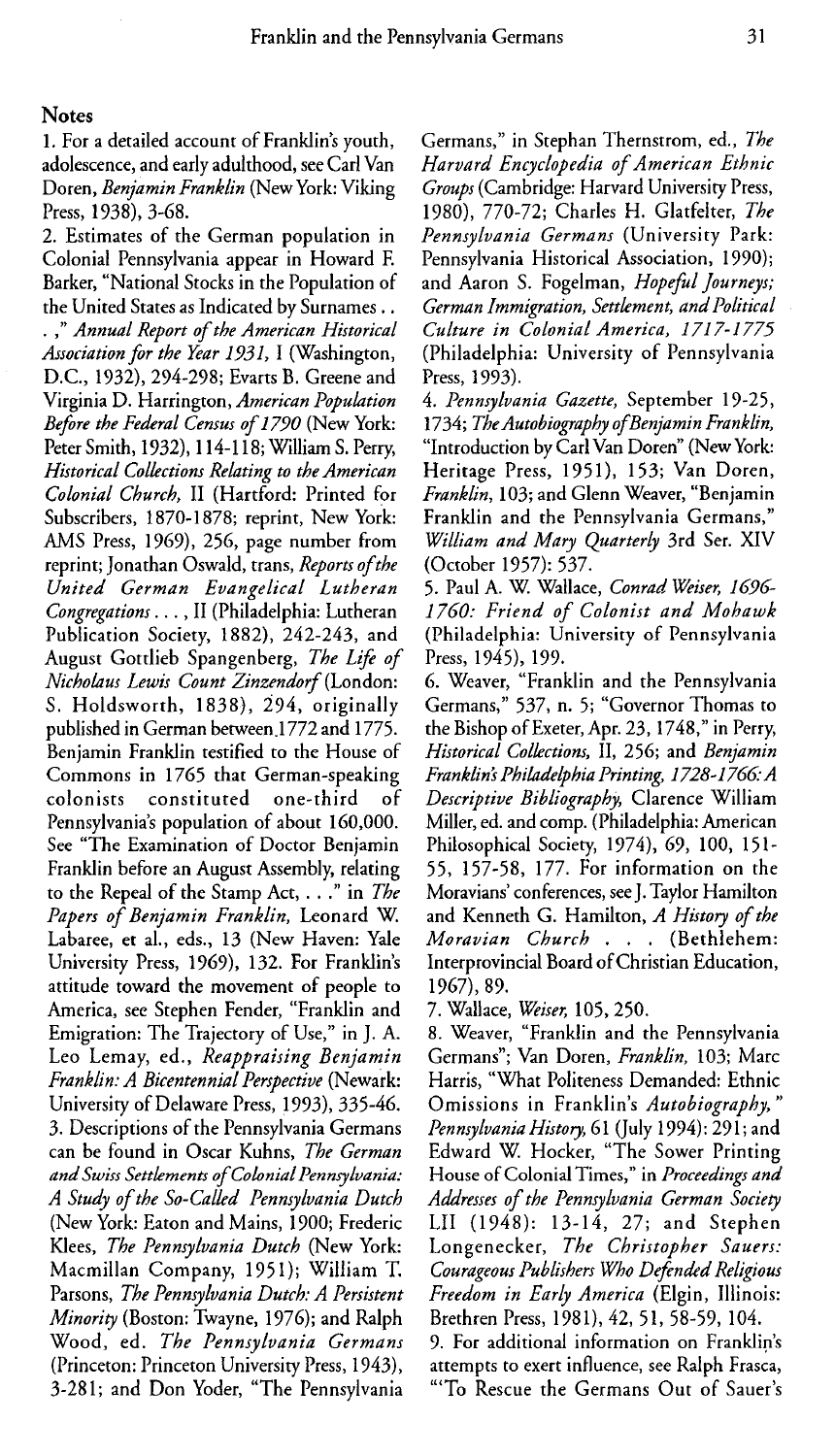Hands': Benjamin Franklin's German-Language Printing Partnerships," *Pennsylvania Magazine of History and Biography* CXXI (October 1997): 329-50.

10. Wallace, *Weiser,* 103.

11. For a different interpretation, see Weaver, "Franklin and the Pennsylvania Germans," 536.

12. *Papers,* Labaree, et al., 2, 429.

13. Benjamin Franklin, *Plain Truth: or Serious Considerations on the Present State ofthe City of Philadelphia, and Province of Pennsylvania* (Philadelphia: Franklin, 1747), 21.

14. The first widely circulated expression of Franklin's hostility toward the Germans appeared in his ""Observations concerning the Increase of Mankind, Peopling of Countries,.

. ." that he wrote and sent to Peter Collinson and Richard Jackson, in 1751, in *Papers,* Labaree, et al., 4, 227-34. It appeared in *Gentlemans Magazine,* November, 1755, and later in other publications also. Glenn Weaver has arrived at a different conclusion concerning when Franklin became hostile to the Germans and what led to it. See his "Franklin and the Pennsylvania Germans," 536. It is interesting to note that there is little evidence in Franklin's *Autobiography* of his anxiety about the German population. See Harris, "Politeness," 292-93. 15. Van Doren, *Franklin,* 183 and Robert L. D. Davidson *War Comes to Quaker Pennsylvania, 1682-1756* (New York: Columbia University Press, for Temple University Publications, 1957), 51, 98-112.

16. Davidson, *Quaker Pennsylvania,* 49 and Van Doren, *Franklin,* 183-184.

17. Franklin, *Plain Truth,* especially 19-22; Franklin to James Logan, December 4, 1747, in *The Writings of Benjamin Franklin,* Albert H. Smyth, ed., (New York: MacMillen, 1905), 356; and Van Doren, *Franklin,* 183-87.

18. See Franklin's Letter to James Parker, March 20, 1750/1, in *Papers,* Labaree, et al., 4, 121; and Benjamin Franklin to Peter Collinson, May 9, 1753, in *ibid.,* 4485.

19. William Smith, *A Brief View ofthe Conduct of Pennsylvania for the Year 1755 so far as it affected the General Service of Mhe British Colonies, particularly the Expedition Under the Late General Braddock* . . . (London: R. Griffiths, 1756), 12-13. See also William Smith to Secretary Chandler (?), May 30, 1754, in Horace Wymiss Smith, *Life and Correspondence of the Reverend William Smith, D.D.,* I (Philadelphia: S. A. George, 1879),

46.

20. Franklin to Peter Collinson, May 9, 1753, *Papers,* Labaree, et al., 4, 485.

21. Donald E Durnbaugh, ed., *The Brethren in Colonial America: A Source Book on the Transplantation and Development ofthe Church ofthe Brethren in the Eighteenth Century* (Elgin, Illinois: Brethren Press, 1967), 33.

22. Quoted in Clair Gordon Frantz, "The Religious Teachings of the German Almanacs Published by the Sauers in Colonial Pennsylvania" (D. Ed. diss., Temple University, 1955), 100.

23. *Pennsylvania Berichte, 1* August 1755, translated and quoted in William R. Steckel, "Pietist in Colonial Pennsylvania: Christopher Sauer, Printer" (Ph.D. diss. Stanford University, 1949), 197.

24. Labaree, et al., *Papers,* 4, 120.

25. *Ibid.,* 234.

*26. Ibid.,* 4, 484. Pennsylvania's Governor Robert Hunter Morris also complained about the Germans' political influence, charging that the "majority of the Electors here are Germans. . . ." See "Gov'r Morris to Gov'r Dinwiddie," January 7, 1755, *Pennsylvania Archives* First Series, II, 227. See also Alan Tully, *William Penns Legacy: Politics and Social Structure in Provincial Pennsylvania, 1726-1755* (Baltimore: Johns Hopkins University Press, 1977), 64, 93-94.

27. Franklin to Peter Collinson, May 9, 1753, in *Papers,* Labaree, et al., 4, 483-85.

28. *Ibid.,* 485.

29. For Franklin's role, see Whitfield J. Bell, "Benjamin Franklin and the German Charity Schools," *Proceedings of the American PhilosophicalSociety,* 99 (December 15,1955): 381-87.

30. Henry Harbaugh, *The Life of Reverend Michael Schlatter With a Full Account of His Travels and Labors Among the Germans* (Philadelphia: S. R. Fisher, 1857), 87-123.

31. William Smith to the Society for the Propagation of the Gospel, in Smith, *Life and Correspondence, 1,* 29-39; "Minutes of the Coetus, Held in Philadelphia, June 15-17, 1756," *Minutes and Letters of the Coetus of the German Reformed Congregations in Pennsylvania, 1747-1792,* James I. Good and William J. Hinke, eds. (Philadelphia: Reformed Church Publication Board, 1903), 143-144; and Bell, "German Charity Schools," 383-84.

32. Franklin to Peter Collinson, May 28, 1754,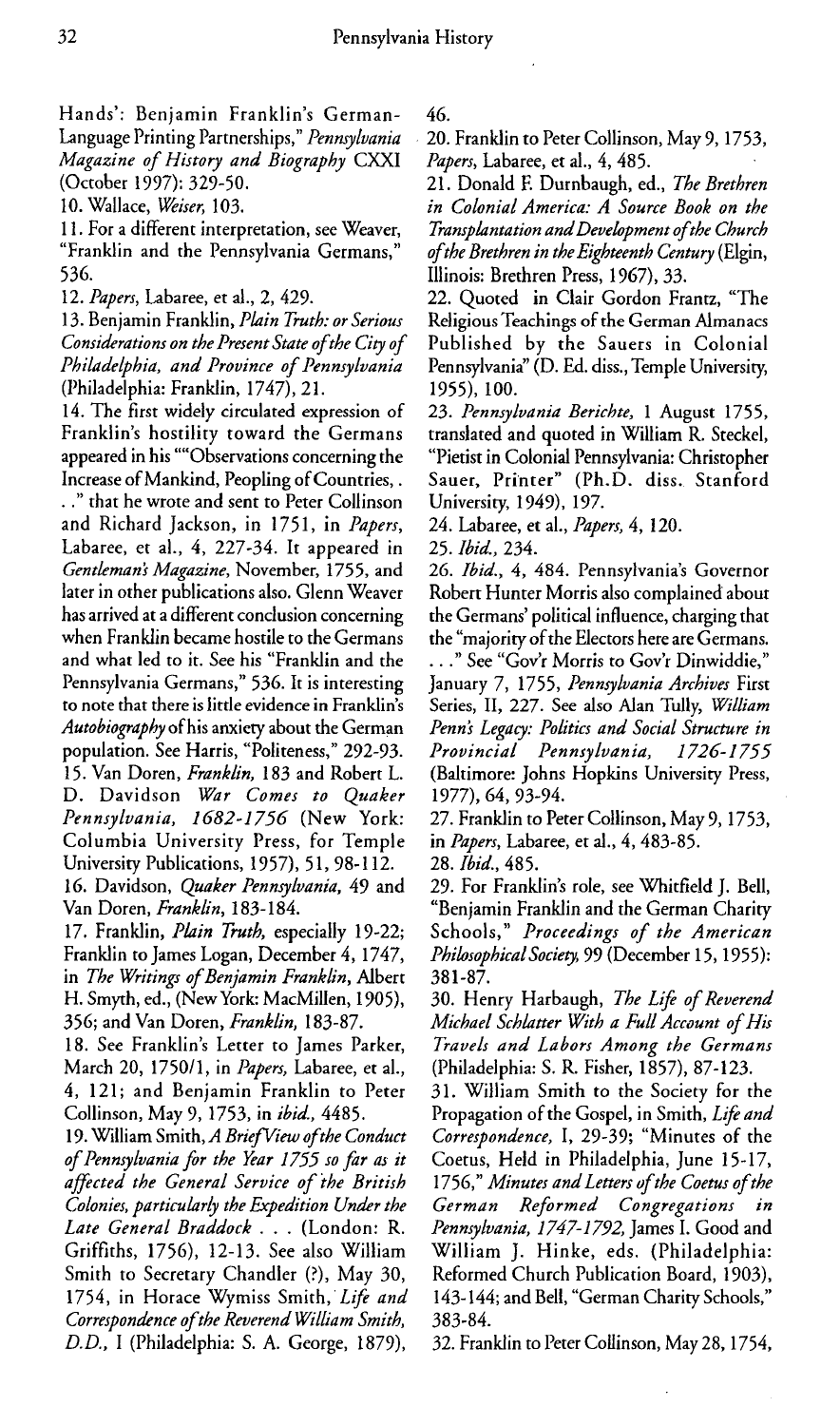*Papers,* Labaree, et al., 5, 333.

33. Penn Official Correspondence, 7: 23, quoted in Bell, "German Charity Schools," 385.

34. Smith to Muhlenberg, October 23, 1754, and Muhlenberg to Smith, October 29,1754, in Smith, *Life and Correspondence, 1,* 77-80; *Minutes ofthe Coetus,* 129-30; and Harbaugh, *Life ofSchlatter,* 264.

35. "Dr. Smith to Secretary Chandler, October 3, 1755," in Smith, *Life and Correspondence,* I, 96-97; "Henry Melchior Muhlenberg to the society's trustees, August 3, 1754," in *Papers,* Labaree, et al., 5, 418-21; Bell, "German Charity Schools," 384-385; and Henry J. Graeff, *Relations Between the Pennsylvania GermansandtheBritishAuthorities, 1750-1776* (Norristown: Times Herald, 1939), 46-48. Vernard Eller discusses the controversy between Franklin and Sauer in his "Tale ofTwo Printers-One City," *Brethren Life and Thought*, XVI (Winter 1971): 49-57. See also Frasca, "'To Rescue the Germans,"' 45-47.

36. Christopher Sauer to?, September 6,1755, in Smith, *Life and Correspondence, I,* 94-96; "Minutes of the Coetus, Held in Lancaster, June 24 and 25, 1761," *Minutes of the Coetus,* 138-39, 143, 198; and Bell, "German Charity Schools," 386-87. The quotation appears in Harbaugh, *Life of Schlatter,* 293-95. For a detailed account of the Charity Schools for the Germans, see Samuel E. Weber, *The Charity School Movement in Colonial Pennsylvania, 1754-1763: A History of the Educational Struggle Between the Colonial Authorities and the German Inhabitants of Pennsylvania* (Philadelphia: William J. Campbell, 1956), 23-64.

37. "Franklin to Peter Collinson," [1753?] *Papers,* Labaree, et al., 5, 159.

38. "German Protestants of Phil. Col. to Gov. Morris, 1754," *Pennsylvania Archives,* First Series, II, 200-02.

39. "Lamech and Agrippa," *Chronicon Ephratense; A History of the Community of Seventh Day Baptists at Ephrata .. .,* trans. J. Max Hart (Lancaster: S. H. Zahm, 1889), 236-37.

40. Joseph M. Levering, *A History ofBethlehem, Pennsylvania, 1741-1892, With Some Account of Its Founders and Their Early Activities in America* (Bethlehem: Times, 1903), 330,337. 41. "Advertisement of B. Franklin for 'Waggons," 1755; and Franklin to "Friends and Countrymen," *Pennsylvania Archives,* First Series, II, 294-96. See also Graeff, *Relations,* 82-92.

42. Graeff, *Relations,* 125-39.

43. *Ibid.,* 142; and Wallace, *Weiser,* 415.

44. Graeff, *Relations,* 145; and J. Bennett Nolan, *General Benjamin Franklin: The Military Career ofa Philosopher* (Philadelphia: University of Pennsylvania Press, 1936), 75, 79-83, 86.

45. Graeff, *Relations,* 145, 147.

46. *Ibid.,* 152; and Harbaugh, *Life ofSchlatter,* 322.

47. Graeff, *Relations,* 152, 158-60, 164. The quotation appears on 164.

48. Thomas C. Chase describes Post's diplomacy in "Christian Frederick Post, 1715- 1785: Missionary and Diplomat to the Indians of America," (D.Ed. diss., The Pennsylvania State University, 1982), 57-75.

49. For a detailed account of the campaign under the command of British General John Forbes that resulted in evacuation by the French of the Pennsylvania frontier, see Lawrence H. Gipson's *British Empire Before the American Revolution, vol. VII, The Great War for Empire: The Victorious Years, 1758-1760* (New York: Alfred A. Knopf, 1949), 249-86.

50. David T. Morgan, *The Devious Dr. Franklin, Colonial Agent: Benjamin Franklins Years in London* (Macon, Georgia: Mercer University Press, 1996), 93-94.

51. Philip Gleason, "A Scurrulous Colonial Election and Franklin's Reputation," *William and Mary Quarterly,* 3rd Set. XVIII (January, 1961): 78-81.

52. *Ibid,* and an address "To the Freeholders and Electors of the Province of Pennsylvania," in the *Pennsylvania Journal and Weekly Advertiser,* no. 1138, supplement, September 27, 1764.

53. "A Broadside Directed Against Benjamin Franklin, Candidate for the Assembly, By German Freeholders of Philadelphia County in 1764," reprinted in the *Yearbook of the Pennsylvania German Society* 4 (1939): 21-22. 54. "Election Papers," *Papers,* Labaree, et al., 11,380.

55. "To Thomas Penn, October 19, 1764." Penn Correspondence, Official IX, 274-276, quoted in Sister Joan de Lourde Leonard, C.S.J., "Elections in Colonial Pennsylvania," *William and Mary Quarterly* 3rd Ser. XI (July 1954): 391. See also Gleason, "A Scurrilous Election," 78-79, n. 43.

56. *TheJournals ofHenryMelchiorMuhlenberg,*